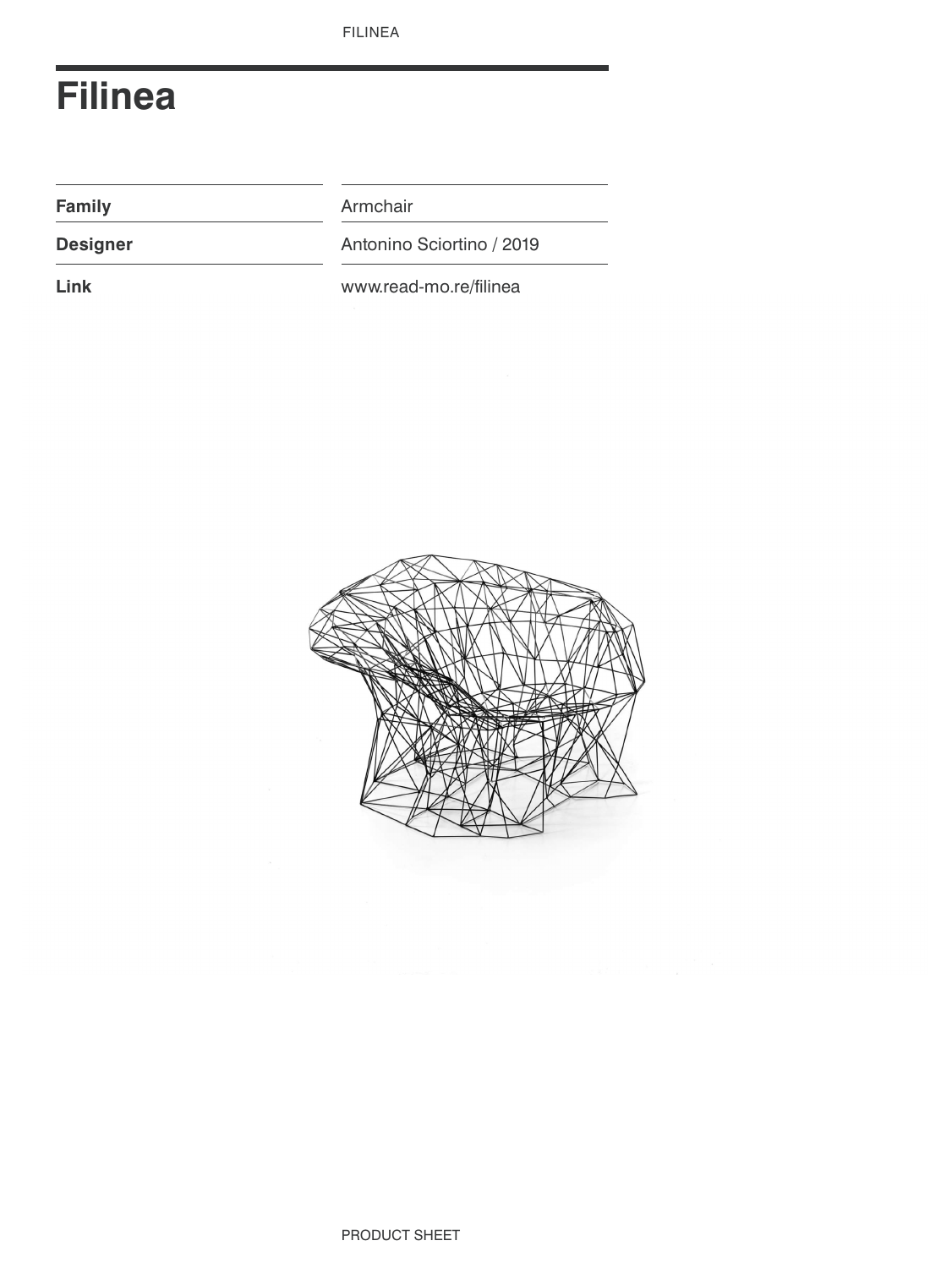# **FILINEA**

### Dati tecnici · Technical data · Données techniques · Technische Angaben



| • cat. A                   | <b>CRAZY</b>                          | cat. super               | REMIX 3                                     | cat. maxi                          | UNIFORM MÉLANGE                        |  |
|----------------------------|---------------------------------------|--------------------------|---------------------------------------------|------------------------------------|----------------------------------------|--|
| • cat. B<br>$\cdot$ cat. B | <b>EXTREMA</b><br>IKON                | cat. super<br>cat. super | <b>CAPTURE</b><br>MODA                      | cat. maxi<br>cat. maxi             | <b>HALLINGDAL 65</b><br><b>COMFORT</b> |  |
| • cat. B<br>• cat. B       | <b>SILVERTEX</b><br><b>FAME</b>       | cat. extra<br>cat. extra | <b>MOLLY</b><br>RIME                        | cat. maxi<br>. cat. lux            | DIVINA 3<br>LUX <sub>1</sub>           |  |
| • cat. B<br>• cat. C       | <b>MAIN LINE FLAX</b><br><b>TREND</b> | cat. extra<br>cat. extra | STEELCUT TRIO 3<br><b>COLLINE</b>           | • cat. lux<br>• cat. imperial      | LUX <sub>2</sub><br><b>IMPERIAL 1</b>  |  |
| cat. C<br>. cat. C         | <b>SUPERB</b><br><b>DEANS</b>         | cat. extra<br>cat. extra | <b>OPERA</b><br><b>DANTE</b><br><b>ARCO</b> | · cat. imperial<br>· cat. imperial | <b>IMPERIAL 2</b><br><b>NABUK</b>      |  |
|                            |                                       | cat. extra               |                                             |                                    |                                        |  |

#### cod. 1113 / armchair





cod. 10035 / cushion